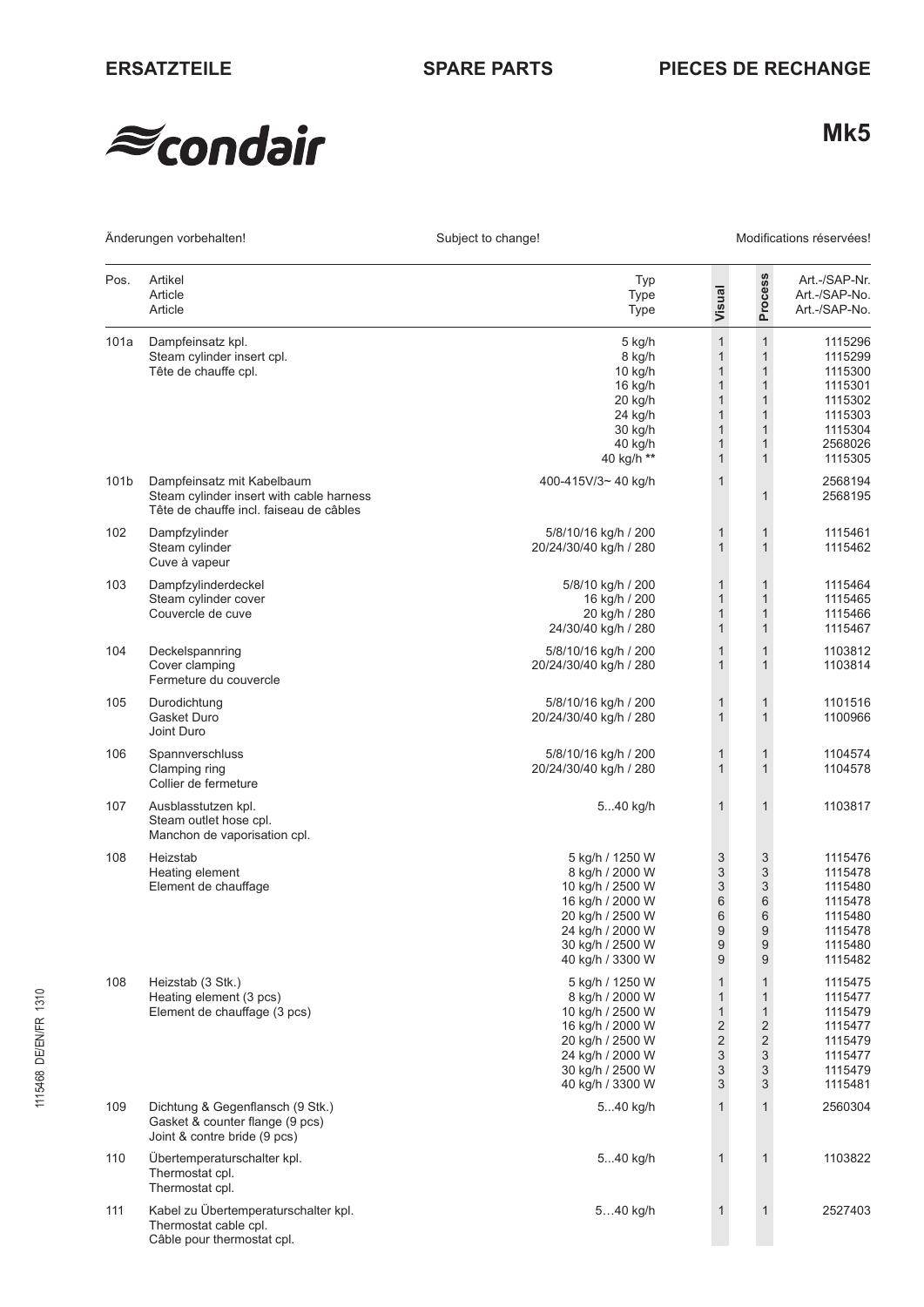| Pos. | Artikel<br>Article<br>Article                                                                                                                                      | Typ<br><b>Type</b><br><b>Type</b>                                                                                                                                                                               | Visual                                 | Process                                                           | Art.-/SAP-Nr.<br>Art.-/SAP-No.<br>Art.-/SAP-No.                                                 |
|------|--------------------------------------------------------------------------------------------------------------------------------------------------------------------|-----------------------------------------------------------------------------------------------------------------------------------------------------------------------------------------------------------------|----------------------------------------|-------------------------------------------------------------------|-------------------------------------------------------------------------------------------------|
| 112  | <b>Stecker</b><br>Connector<br>Connecteur                                                                                                                          | 5/8/10 kg/h / 10 pol.<br>16/20 kg/h / 16 pol.<br>24/30 kg/h / 24 pol.<br>40 kg/h / 24 pol.                                                                                                                      | $\mathbf{1}$<br>1<br>$\mathbf{1}$<br>1 | $\mathbf{1}$<br>$\mathbf{1}$<br>$\mathbf{1}$<br>$\mathbf{1}$      | 1103825<br>1103829<br>1103832<br>1119457                                                        |
| 113  | Kabelbaum 230-240V/1~<br>Cable harness 230-240V/1~<br>Faiseau de câbles 230-240V/1~                                                                                | 5/8/10 kg/h / 10 pol.                                                                                                                                                                                           | 1                                      | $\mathbf{1}$                                                      | 1119718                                                                                         |
| 113  | Kabelbaum 200-220V/3~<br>Cable harness 200-220V/3~<br>Faiseau de câbles 200-220V/3~                                                                                | 5/8/10 kg/h / 10 pol.<br>16/20 kg/h / 16 pol.<br>24/30 kg/h / 24 pol.<br>40 kg/h / 24 pol.                                                                                                                      | 1<br>$\mathbf{1}$<br>1<br>1            | $\mathbf{1}$<br>$\mathbf{1}$<br>$\mathbf{1}$<br>$\mathbf{1}$      | 1119718<br>1119719<br>1119720<br>1119721                                                        |
| 113  | Kabelbaum 400-415 $V/3$ ~<br>Cable harness 400-415V/3~<br>Faiseau de câbles 400-415V/3~                                                                            | 5/8/10 kg/h / 10 pol.<br>16/20 kg/h / 16 pol.<br>16/20 kg/h / 16 pol.<br>24/30 kg/h / 24 pol.<br>24/30 kg/h / 24 pol.<br>40 kg/h / 24 pol.<br>40 kg/h / 24 pol.<br>40 kg/h / 24 pol. **<br>40 kg/h / 24 pol. ** | 1<br>1<br>1<br>$\mathbf{1}$<br>1       | $\mathbf{1}$<br>$\mathbf{1}$<br>$\mathbf{1}$<br>$\mathbf{1}$<br>1 | 1115484<br>1115485<br>1115486<br>1115487<br>1115488<br>2568027<br>2568028<br>1119458<br>1119459 |
| 114a | Zylindereinsatz mit Gitter<br>Cylinder insert with grid<br>Insert du cuve avec grille                                                                              | 5/8/10/16 kg/h / 200<br>20/24/30/40 kg/h / 280                                                                                                                                                                  | 1<br>$\mathbf{1}$                      | 1<br>$\mathbf{1}$                                                 | 1115489<br>1115490                                                                              |
| 114b | Zylindereinsatz mit Folie<br>Cylinder insert with foil<br>Insert du cuve avec film                                                                                 | 5/8/10/16 kg/h / 200<br>20/24/30/40 kg/h / 280                                                                                                                                                                  | 1<br>$\mathbf{1}$                      | 1<br>1                                                            | 2557691<br>2557692                                                                              |
| 115a | Einsatzgitter (für brüchigen, spröden Kalk)<br>Screen insert (for fragile, brittle lime)<br>Insert grille (pour calcaire cassant)                                  | 516 kg/h / 200<br>2040 kg/h / 280                                                                                                                                                                               | 1<br>$\mathbf{1}$                      | 1<br>$\mathbf{1}$                                                 | 1115491<br>1115492                                                                              |
| 115b | Kalkauffangfolie (für glasartigen, harten Kalk)<br>Scale collector foil (for glassy and hard lime)<br>Sac collecteur de calcaire (pour calcaire vitreux et dur)    | 516 kg/h / 200<br>2040 kg/h / 280                                                                                                                                                                               | 1<br>1                                 | $\mathbf{1}$<br>$\mathbf{1}$                                      | 1119793<br>1119796                                                                              |
| 116  | Trichterschikane<br>Funnel baffle ring<br>Chicane de l'entonnoir                                                                                                   | 540 kg/h                                                                                                                                                                                                        | 1                                      | $\mathbf{1}$                                                      | 1116884                                                                                         |
| 117  | Kupplungsmuffe kpl.<br>Coupling sleeve cpl.<br>Manchon d'accouplement cpl.                                                                                         | 540 kg/h / Standard<br>5/8/10/16 kg/h / VE 200<br>20/24/30/40 kg/h / VE 280                                                                                                                                     | 1<br>1<br>$\mathbf{1}$                 | 1<br>$\mathbf{1}$<br>$\mathbf{1}$                                 | 1115494<br>1115495<br>1115496                                                                   |
| 118  | Schnappring gross (inkl. Dichtung)<br>Snap ring large (incl. gasket)<br>Anneau d'arrêt grand (incl. joint)                                                         | 540 kg/h                                                                                                                                                                                                        | 1                                      | $\mathbf{1}$                                                      | 1115497                                                                                         |
| 119  | Schnappring klein (inkl. Dichtung)<br>Snap ring small (incl. gasket)<br>Anneau d'arrêt petit (incl. joint)                                                         | 540 kg/h                                                                                                                                                                                                        | 1                                      | 1                                                                 | 1115498                                                                                         |
| 120  | Kalkauffangbehälter<br>Lime collector tank<br>Collecteur de calcaire                                                                                               | 5/8/10/16 kg/h / 500<br>20/24/30/40 kg/h / 600                                                                                                                                                                  | 1<br>$\mathbf{1}$                      | 1<br>1                                                            | 1115499<br>1115500                                                                              |
| 121  | Ablasshahn (inkl. Dichtung)<br>Drain valve (incl. gasket)<br>Robinet de vidange (incl. joint)                                                                      | 540 kg/h                                                                                                                                                                                                        | 1                                      | 1                                                                 | 1116889                                                                                         |
| 122  | Verschluss Kalkauffangbehälter links+rechts kpl.<br>Rotation locks lime collector tank left+right cpl.<br>Verrouillage de collecteur de calcaire gauche+droit cpl. | 540 kg/h                                                                                                                                                                                                        | 1                                      | $\mathbf{1}$                                                      | 1115502                                                                                         |
| 201  | Synchronpumpe kpl.<br>Synchronous pump cpl.<br>Pompe synchrone cpl.                                                                                                | 540 kg/h                                                                                                                                                                                                        | 1                                      | $\mathbf{1}$                                                      | 1115532                                                                                         |
| 202  | Dichtring Pumpengehäuse<br>Gasket for pump housing<br>Joint pour boîtier de pompe                                                                                  | 540 kg/h                                                                                                                                                                                                        | 1                                      | 1                                                                 | 2550469                                                                                         |
| 203  | Ablaufbecher kpl.<br>Drain cup cpl.<br>Godet d'écoulement cpl.                                                                                                     | 540 kg/h                                                                                                                                                                                                        | 1                                      | 1                                                                 | 1115534                                                                                         |
| 204  | PEX-Schlauchgarnitur<br>PEX hose<br>Tuyau PEX                                                                                                                      | 540 kg/h                                                                                                                                                                                                        | 1                                      | $\mathbf{1}$                                                      | 1103857                                                                                         |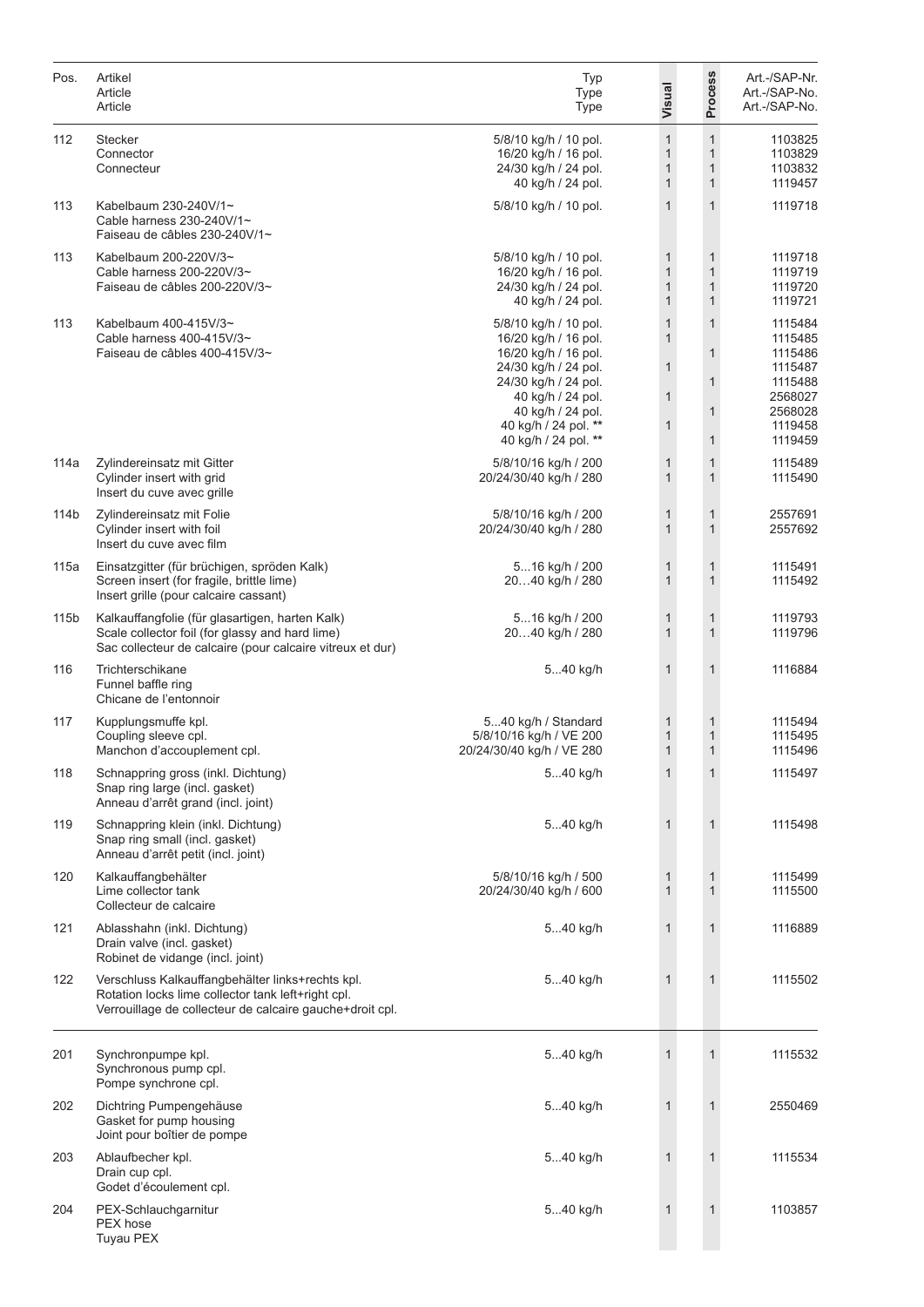| Artikel<br>Article<br>Article                                                                                                  | Typ<br>Type<br>Type                                                     | Visual                                                                                              | Process                                                                                                        | Art.-/SAP-Nr.<br>Art.-/SAP-No.<br>Art.-/SAP-No.                                      |
|--------------------------------------------------------------------------------------------------------------------------------|-------------------------------------------------------------------------|-----------------------------------------------------------------------------------------------------|----------------------------------------------------------------------------------------------------------------|--------------------------------------------------------------------------------------|
| Einlassventil kpl.<br>Solenoid inlet valve cpl.<br>Vanne d'alimentation cpl.                                                   | 5/8/10/16 kg/h / 1.2 l<br>20/24/30/40 kg/h / 2.0 l                      | $\mathbf{1}$<br>$\mathbf{1}$                                                                        |                                                                                                                | 1115535<br>1104535                                                                   |
| Doppel-Einlassventil kpl.<br>Double solenoid inlet valve cpl.<br>Double-vanne d'alimentation cpl.                              | 520 kg/h / 2/0.8 l<br>2440 kg/h / 2/1.2 l                               |                                                                                                     | 1<br>$\mathbf{1}$                                                                                              | 1115680<br>1115536                                                                   |
| Niveauprint kpl.<br>Print for level control cpl.<br>Circuit imprimé pour contrôle de niveau cpl.                               | 540 kg/h<br>540 kg/h                                                    | 1                                                                                                   | 1                                                                                                              | 1115537<br>1115538                                                                   |
| Schwimmer kpl.<br>Float cpl.<br>Flotteur cpl.                                                                                  | 540 kg/h<br>540 kg/h                                                    | 1                                                                                                   | 1                                                                                                              | 1115539<br>1115540                                                                   |
| Schwimmerhalter<br>Float holder<br>Support de flotteur                                                                         | 540 kg/h                                                                | 1                                                                                                   | $\mathbf{1}$                                                                                                   | 1115541                                                                              |
| Wasserbecher kpl.<br>Water cup cpl.<br>Godet d'eau cpl.                                                                        | 540 kg/h                                                                | 1                                                                                                   | 1                                                                                                              | 1115542                                                                              |
| <b>Schlauchset Visual</b><br>Hose set Visual<br>Set de tuyau Visual                                                            | 540 kg/h                                                                | 1                                                                                                   |                                                                                                                | 1115543                                                                              |
| <b>Schlauchset Process</b><br>Hose set Process<br>Set de tuyau Process                                                         | 540 kg/h                                                                |                                                                                                     | $\mathbf{1}$                                                                                                   | 1115544                                                                              |
| Pumpen-Schlauchset<br>Hose set for drain pump<br>Set de tuyau pour pompe                                                       | 540 kg/h                                                                | 1                                                                                                   | $\mathbf{1}$                                                                                                   | 1115545                                                                              |
| Schlauchset Niveaueinheit<br>Hose set for level control unit<br>Set de tuyau pour unité de niveau                              | 540 kg/h                                                                | 1                                                                                                   | $\mathbf{1}$                                                                                                   | 1115546                                                                              |
| Ablaufstutzen cpl.<br>Drain connection cpl.<br>Manchon d'écoulement cpl.                                                       | 540 kg/h                                                                | 1                                                                                                   | $\mathbf{1}$                                                                                                   | 1103890                                                                              |
| Klammerset<br>Set clamps<br>Set de colliers                                                                                    | 540 kg/h                                                                | 1                                                                                                   | 1                                                                                                              | 1116550                                                                              |
| Schlauchklemmenset<br>Hose clip set<br>Set serre-joint de tuyau                                                                | 540 kg/h                                                                | Ί                                                                                                   |                                                                                                                | 1115548                                                                              |
| Niveauprintkabel<br>Cable to level control<br>Câble contrôle de niveau                                                         | 540 kg/h                                                                | $\mathbf{1}$                                                                                        | $\mathbf{1}$                                                                                                   | 2519465                                                                              |
| Dampfanschluss kpl.<br>Steam hose nipple cpl.<br>Raccordement vapeur cpl.                                                      | 540 kg/h                                                                | $\mathbf{1}$                                                                                        | $\mathbf{1}$                                                                                                   | 1115503                                                                              |
| Schloss kpl. (2 Stk.)<br>Lock cpl. (2 pcs)<br>Serrure cpl. (2 pcs)                                                             | 540 kg/h                                                                | 1                                                                                                   | $\mathbf{1}$                                                                                                   | 1103860                                                                              |
| Schalterset (1 Stk. von jedem Schalter)<br>Switch set (1 pc of each switch)<br>Set interrupteurs (1 pc de chaque interrupteur) | 540 kg/h                                                                | $\mathbf{1}$                                                                                        | $\mathbf{1}$                                                                                                   | 1115504                                                                              |
| Sicherungsset<br>Fuses set<br>Set fusibles                                                                                     | (1x6.3AT/1AF/50mAF, 2x16ASF) 1<br>(1x6.3AT/1AF/50mAF, 2x20ASF) 2        | 1<br>$\mathbf{1}$                                                                                   | 1<br>$\mathbf{1}$                                                                                              | 1115505<br>1115506                                                                   |
| Hauptschütz 230-240 V 1~<br>Main Contactor 230-240 V 1~<br>Contacteur Principal 230-240 V 1~                                   | $5$ kg/h<br>8/10 kg/h                                                   | 1<br>1                                                                                              | $\mathbf{1}$<br>$\mathbf{1}$                                                                                   | 1115507<br>1115511                                                                   |
| Hauptschütz 200-220 V 3~<br>Main Contactor 200-220 V 3~<br>Contacteur Principal 200-220 V 3~                                   | 5/8/10 kg/h<br>16/20 kg/h<br>24/30kg/h<br>40 kg/h<br>50 kg/h<br>60 kg/h | 1<br>$\mathbf{1}$<br>$\mathbf{1}$<br>$\mathbf{1}$<br>$\mathbf{1}$<br>$\mathbf{1}$<br>$\overline{c}$ | $\mathbf{1}$<br>$\mathbf{1}$<br>$\mathbf{1}$<br>$\mathbf{1}$<br>$\mathbf{1}$<br>$\mathbf{1}$<br>$\overline{2}$ | 1115507<br>1115511<br>1117502<br>1117504<br>1115511<br>1117502<br>1117502<br>1117504 |
|                                                                                                                                |                                                                         | 80 kg/h                                                                                             | $\overline{2}$                                                                                                 | $\overline{2}$                                                                       |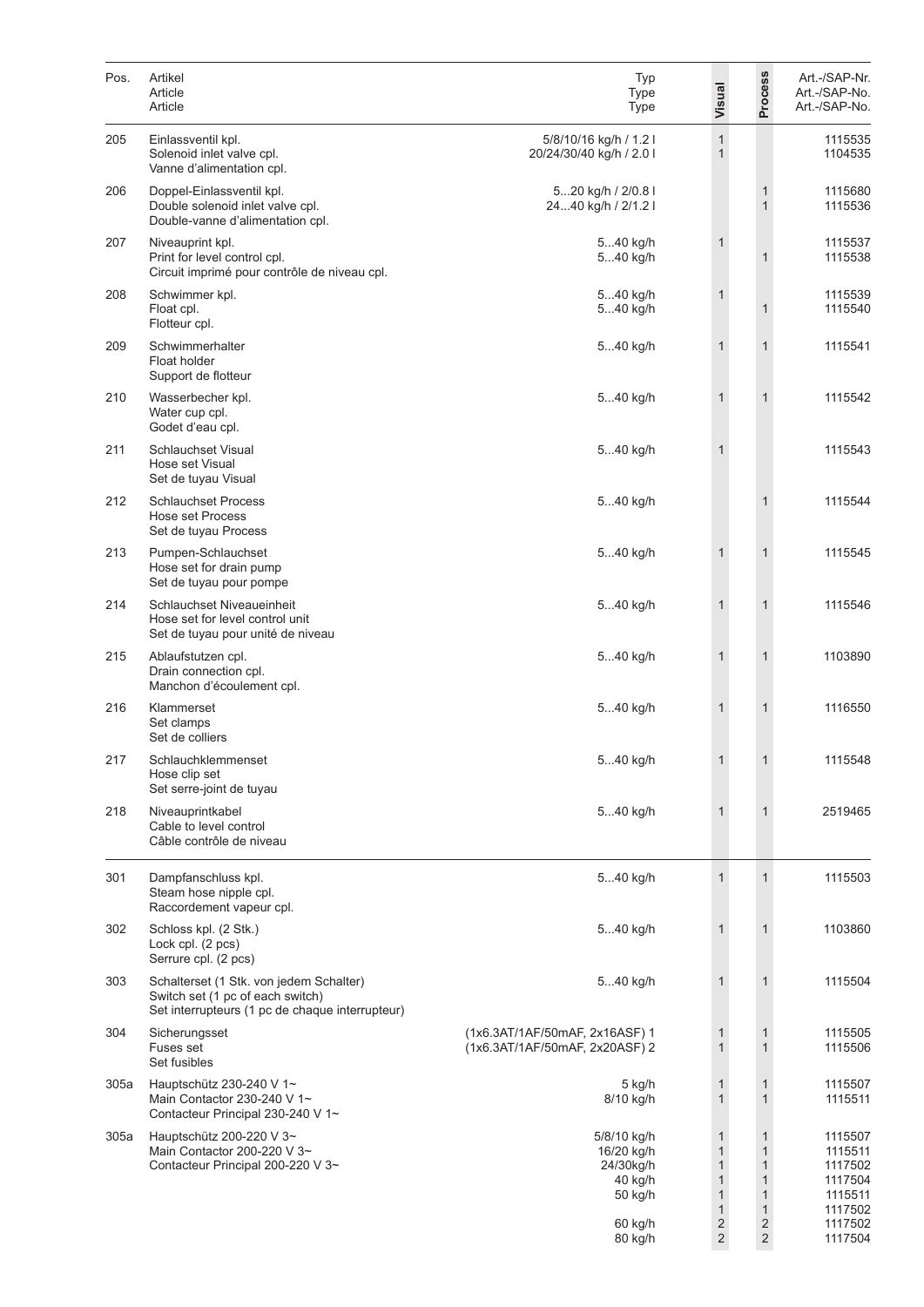| Pos. | Artikel<br>Article<br>Article                                                                                                           | Typ<br><b>Type</b><br><b>Type</b>                                                                                                                            | Visual                                                                                                                                                                                           | Process                                                                                                                                                                                  | Art.-/SAP-Nr.<br>Art.-/SAP-No.<br>Art.-/SAP-No.                                                                                                                   |
|------|-----------------------------------------------------------------------------------------------------------------------------------------|--------------------------------------------------------------------------------------------------------------------------------------------------------------|--------------------------------------------------------------------------------------------------------------------------------------------------------------------------------------------------|------------------------------------------------------------------------------------------------------------------------------------------------------------------------------------------|-------------------------------------------------------------------------------------------------------------------------------------------------------------------|
| 305a | Hauptschütz 400-415V 3~<br>Main Contactor 400-415V 3~<br>Contacteur Principal 400-415V 3~                                               | 5/8/10 kg/h<br>16/20 kg/h<br>24/30 kg/h<br>40 kg/h<br>50 kg/h<br>60 kg/h<br>80 kg/h                                                                          | $\mathbf{1}$<br>$\mathbf{1}$<br>1<br>$\mathbf{1}$<br>$\mathbf{1}$<br>$\mathbf{1}$<br>$\mathbf 2$<br>$\overline{c}$                                                                               | $\mathbf{1}$<br>$\mathbf{1}$<br>$\mathbf{1}$<br>$\mathbf{1}$<br>$\mathbf{1}$<br>$\mathbf{1}$<br>$\overline{c}$<br>$\overline{2}$                                                         | 1115507<br>1115509<br>1115511<br>1117502<br>1115509<br>1115511<br>1115511<br>1117502                                                                              |
| 305b | Heizungsschütz (nur Visual 400-415 V 3~)<br>Heating Contactor (Visual 400-415 V 3~ only)<br>Contacteur (uniquement Visual 400-415 V 3~) | 16/20 kg/h<br>24/30 kg/h<br>40 kg/h<br>50 kg/h<br>60 kg/h<br>80 kg/h                                                                                         | $\mathbf{1}$<br>$\overline{\mathbf{c}}$<br>$\overline{c}$<br>$\mathfrak{S}$<br>$\overline{4}$<br>$\overline{4}$                                                                                  |                                                                                                                                                                                          | 1115509<br>1115509<br>1115511<br>1115509<br>1115509<br>1115511                                                                                                    |
| 306  | Folientastatur<br>Keypad<br>Clavier                                                                                                     | 540 kg/h<br>540 kg/h                                                                                                                                         | $\mathbf{1}$                                                                                                                                                                                     | 1                                                                                                                                                                                        | 1115513<br>1115514                                                                                                                                                |
| 307  | LC-Display kpl.<br>LC-display cpl.<br>Affichage (LCD) cpl.                                                                              | 540 kg/h                                                                                                                                                     | 1                                                                                                                                                                                                | $\mathbf{1}$                                                                                                                                                                             | 1115515                                                                                                                                                           |
| 308  | Steuerkarte 230-240 V 1~<br>Control board 230-240 V 1~<br>Platine de commande 230-240 V 1~                                              | 5/8/10 kg/h<br>5/8/10 kg/h                                                                                                                                   | 1                                                                                                                                                                                                | 1                                                                                                                                                                                        | 1115516<br>1115517                                                                                                                                                |
| 308  | Steuerkarte 200-220 V 3~<br>Control board 200-220 V 3~<br>Platine de commande 200-220 V 3~                                              | 540 kg/h<br>540 kg/h<br>5080 kg/h<br>5080 kg/h                                                                                                               | $\mathbf{1}$<br>1                                                                                                                                                                                | $\mathbf{1}$<br>$\mathbf{1}$                                                                                                                                                             | 1115516<br>1115517<br>1115518<br>1115519                                                                                                                          |
| 308  | Steuerkarte 400-415 V $3\sim$<br>Control board 400-415 V 3~<br>Platine de commande 400-415 V 3~                                         | 540 kg/h<br>540 kg/h<br>5080 kg/h<br>5080 kg/h                                                                                                               | 1<br>$\mathbf{1}$                                                                                                                                                                                | $\mathbf{1}$<br>$\mathbf{1}$                                                                                                                                                             | 1115516<br>1115517<br>1115518<br>1115519                                                                                                                          |
| 309  | Speisungsmodul 230-240 V 1~<br>Supply module 230-240 V 1~<br>Module d'alimentation 230-240 V 1~                                         | 510 kg/h                                                                                                                                                     | 1                                                                                                                                                                                                | $\mathbf{1}$                                                                                                                                                                             | 1115524                                                                                                                                                           |
| 309  | Speisungsmodul 200-220 V $3\sim$<br>Supply module 200-220 V 3~<br>Module d'alimentation 200-220 V 3~                                    | 580 kg/h                                                                                                                                                     | 1                                                                                                                                                                                                | $\mathbf{1}$                                                                                                                                                                             | 1115524                                                                                                                                                           |
| 309  | Speisungsmodul 400-415 V 3~<br>Supply module 400-415 V $32$<br>Module d'alimentation 400-415 V 3~                                       | 510 kg/h<br>1680 kg/h<br>580 kg/h                                                                                                                            | 1<br>1                                                                                                                                                                                           | $\mathbf{1}$                                                                                                                                                                             | 1115524<br>1115525<br>1115524                                                                                                                                     |
| 310  | Leistungsprint 230-240 V 1~<br>Power board 230-240 V 1~<br>Platine de puissance 230-240 V 1~                                            | 5/8 kg/h<br>10 kg/h                                                                                                                                          | 1<br>$\mathbf{1}$                                                                                                                                                                                | $\mathbf{1}$<br>$\mathbf{1}$                                                                                                                                                             | 1116871<br>1116872                                                                                                                                                |
| 310  | Leistungsprint 200-220 V $3\sim$<br>Power board 200-220 V 3~<br>Platine de puissance 200-220 V 3~                                       | 5 kg/h<br>8 kg/h<br>10 kg/h<br>16 kg/h<br>20 kg/h<br>24 kg/h<br>30 kg/h<br>40 kg/h<br>50 kg/h<br>60 kg/h<br>80 kg/h                                          | $\mathbf{1}$<br>$\mathbf{1}$<br>$\mathbf{1}$<br>$\mathbf{1}$<br>$\mathbf{1}$<br>$\mathbf{1}$<br>$\mathbf{1}$<br>$\mathbf{1}$<br>$\mathbf{1}$<br>$\mathbf{1}$<br>$\overline{c}$<br>$\overline{c}$ | $\mathbf{1}$<br>$\mathbf{1}$<br>$\mathbf{1}$<br>$\mathbf{1}$<br>$\mathbf{1}$<br>$\mathbf{1}$<br>$\mathbf{1}$<br>$\mathbf{1}$<br>$\mathbf{1}$<br>$\mathbf{1}$<br>$\sqrt{2}$<br>$\sqrt{2}$ | 1116873<br>1116874<br>1116875<br>1116876<br>1116877<br>1116879<br>1116879<br>1116880<br>1116877<br>1116879<br>1116879<br>1116880                                  |
| 310  | Leistungsprint 400-415 V $3\sim$<br>Power board 400-415 V 3~<br>Platine de puissance 400-415 V 3~                                       | 5/8 kg/h<br>10 kg/h<br>1030 kg/h<br>16/20 kg/h<br>24 kg/h<br>30 kg/h<br>40 kg/h<br>40 kg/h<br>50 kg/h<br>50 kg/h<br>60 kg/h<br>60 kg/h<br>80 kg/h<br>80 kg/h | $\mathbf{1}$<br>$\mathbf{1}$<br>$\mathbf{1}$<br>$\overline{c}$<br>$\overline{c}$<br>$\overline{c}$                                                                                               | $\mathbf{1}$<br>$\mathbf{1}$<br>$\mathbf{1}$<br>$\mathbf{1}$<br>$\mathbf{1}$<br>$\mathbf{1}$<br>$\mathbf{1}$<br>$\mathbf{1}$<br>$\overline{c}$<br>$\overline{2}$                         | 1115526<br>1115527<br>1115527<br>1115528<br>1115529<br>1115521<br>1115520<br>1115522<br>1115527<br>1115521<br>1115528<br>1115527<br>1115521<br>1115520<br>1115522 |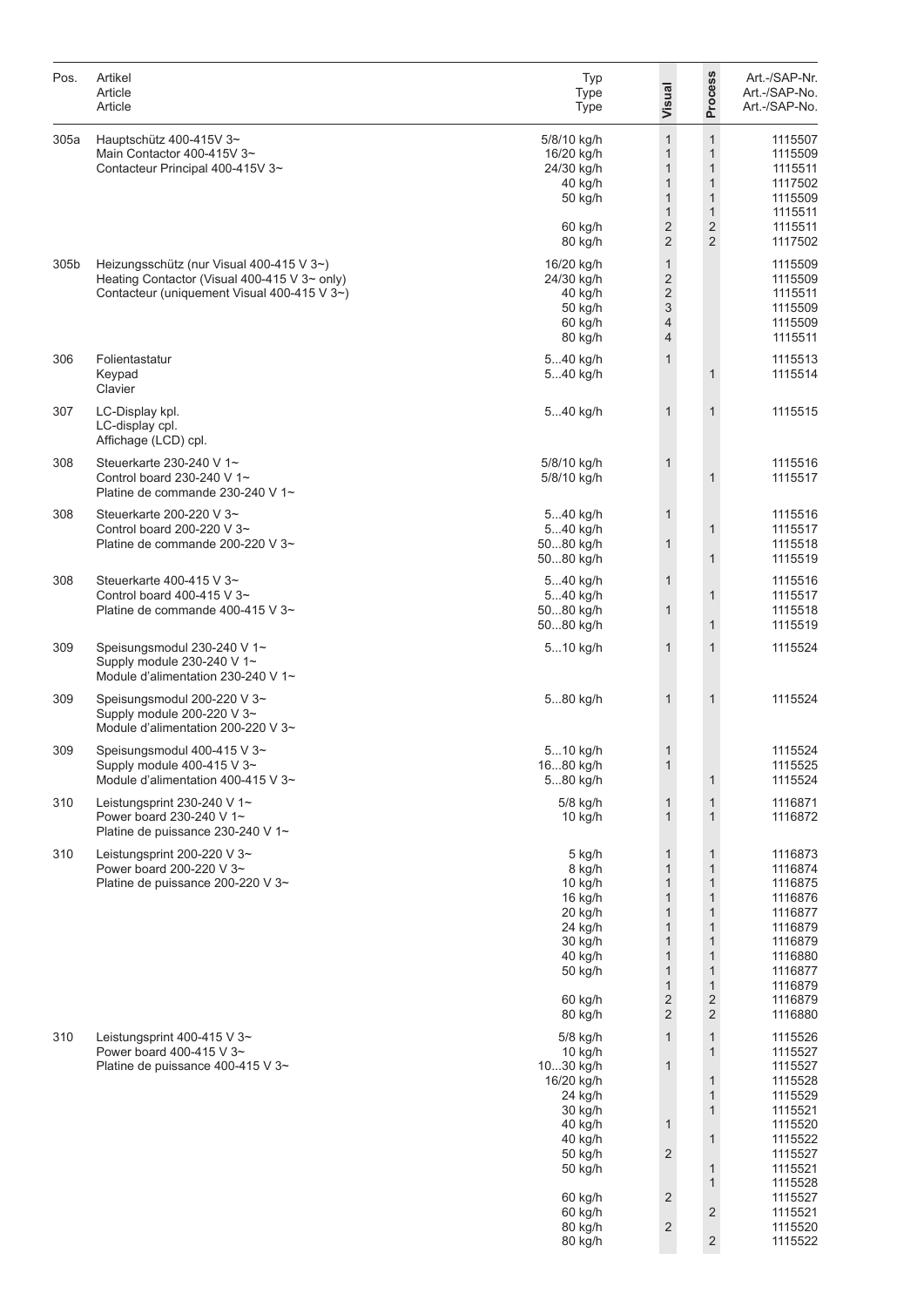| Pos.    | Artikel<br>Article<br>Article                                                                                                                                                                                           | Typ<br><b>Type</b><br>Type                                                                                                            | Visual                                                                            | Process                                                                                      | Art.-/SAP-Nr.<br>Art.-/SAP-No.<br>Art.-/SAP-No.                |
|---------|-------------------------------------------------------------------------------------------------------------------------------------------------------------------------------------------------------------------------|---------------------------------------------------------------------------------------------------------------------------------------|-----------------------------------------------------------------------------------|----------------------------------------------------------------------------------------------|----------------------------------------------------------------|
| 311     | Set BUS-Kabel<br>Set BUS cable<br>Set câble BUS                                                                                                                                                                         | 540 kg/h                                                                                                                              | $\mathbf{1}$                                                                      | $\mathbf{1}$                                                                                 | 1115530                                                        |
| 312     | Betriebs- und Störungsfernmeldung<br>Remote operation and fault indication<br>Télésignalisation de travail et de dérangement                                                                                            | 540 kg/h                                                                                                                              | $\mathbf{1}$                                                                      | $\mathbf{1}$                                                                                 | 1115360                                                        |
| $320*$  | Türe Wasserseite<br>Door water side<br>Porte côté eau                                                                                                                                                                   | 5/8/10/16 kg/h<br>5/8/10/16 kg/h / INOX<br>20/24/30/40 kg/h<br>20/24/30/40 kg/h / INOX                                                | 1<br>1<br>1<br>1                                                                  | $\mathbf{1}$<br>$\mathbf{1}$<br>$\mathbf{1}$<br>$\mathbf{1}$                                 | 2553835<br>2553840<br>2553838<br>2553843                       |
| $321 *$ | Türe Elektronikseite<br>Door electronic side<br>Porte côté électronique<br>Türe Elektronikseite ohne Displayausschnitt<br>Door electronic side without display cutout<br>Porte côté électronique sans découpe affichage | 5/8/10/16 kg/h<br>5/8/10/16 kg/h / INOX<br>20/24/30/40 kg/h<br>20/24/30/40 kg/h / INOX<br>20/24/30/40 kg/h<br>20/24/30/40 kg/h / INOX | 1<br>$\mathbf{1}$<br>$\mathbf{1}$<br>$\mathbf{1}$<br>$\mathbf{1}$<br>$\mathbf{1}$ | $\mathbf{1}$<br>$\mathbf{1}$<br>$\mathbf{1}$<br>$\mathbf{1}$<br>$\mathbf{1}$<br>$\mathbf{1}$ | 2553836<br>2553841<br>2553837<br>2553842<br>2553839<br>2553845 |
| 322     | Frontpanel<br>Front panel<br>Tableau frontal                                                                                                                                                                            | 540 kg/h                                                                                                                              | $\mathbf{1}$                                                                      | $\mathbf{1}$                                                                                 | 1116577                                                        |
| 323     | Frontpanel mit Folientastatur<br>Front panel with keypad<br>Tableau frontal avec clavier                                                                                                                                | 540 kg/h<br>540 kg/h                                                                                                                  | $\mathbf{1}$                                                                      | $\mathbf{1}$                                                                                 | 1116582<br>1116581                                             |
| 324     | Linker und rechter Haltebügel zu Kalkauffangbehälter<br>Lime collector tank (left/right) holding devices<br>Dispositif de fixation (gauche/droite) pour collecteur de calcaire                                          | 5/8/10/16 kg/h / 500<br>20/24/30/40 kg/h / 600                                                                                        | 1<br>$\mathbf{1}$                                                                 | $\mathbf{1}$<br>$\mathbf{1}$                                                                 | 1115682<br>1115681                                             |
|         | Verbindungskabelset<br>Connection cable set<br>Set câble de connection                                                                                                                                                  | 580 kg/h                                                                                                                              | $\mathbf{1}$                                                                      | $\mathbf{1}$                                                                                 | 1116883                                                        |
|         | Querstromlüfter<br>Ventilator<br>Ventilateur                                                                                                                                                                            | 40/80 kg/h                                                                                                                            |                                                                                   | 1                                                                                            | 1115531                                                        |
|         | Kabel Speisungsmodul -> Steuerkarte<br>Cable supply module -> control board<br>Câble module d'alimentation -> platine de commande                                                                                       |                                                                                                                                       | 1                                                                                 | $\mathbf{1}$                                                                                 | 1116089                                                        |
|         | Kabel Leistungsprint -> Steuerkarte<br>Cable power board -> control board<br>Câble platine de puissance -> platine de commande                                                                                          |                                                                                                                                       | $\mathbf{1}$                                                                      | $\mathbf{1}$                                                                                 | 1116090                                                        |
|         | Kabel Speisungsmodul -> Ventil<br>Cable supply module -> valve<br>Câble module d'alimentation -> vanne                                                                                                                  |                                                                                                                                       | $\mathbf{1}$                                                                      | 1                                                                                            | 2547174<br>2547175                                             |

*\* Lieferfrist ca. 6 Wochen Delivery time approx. 6 weeks Délai de livraison approx. 6 semaines*

*\*\* passt nur für Geräte 400-415V/3~ 40kg/h mit Produktionsdatum vor dem 1. Juli 2012! suits only for units 400-415V/3~ 40kg/h with production date before July 1st 2012! convient seulement pour les unités 400-415V/3~ 40kg/h avec date de production avant le 1er juillet 2012*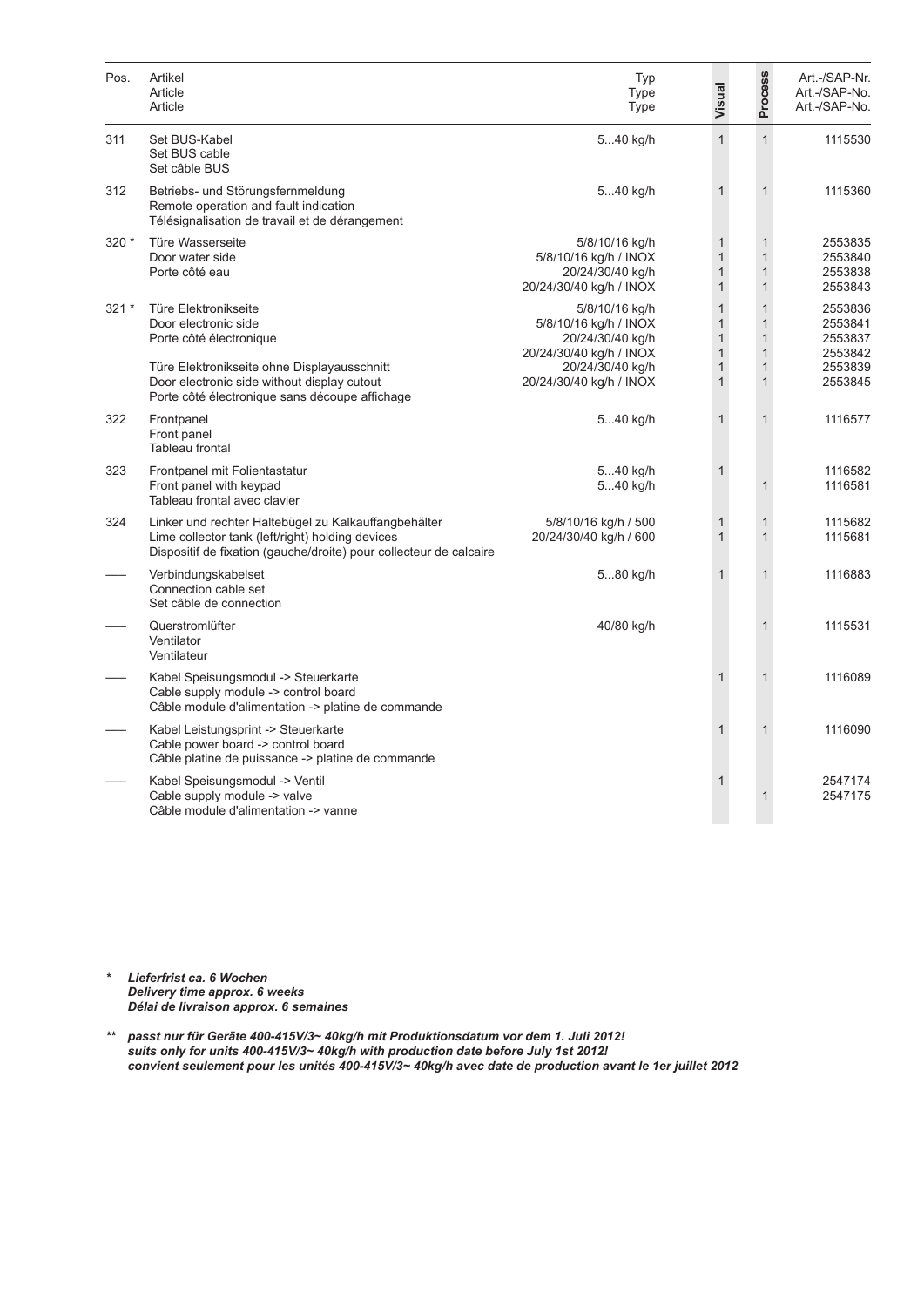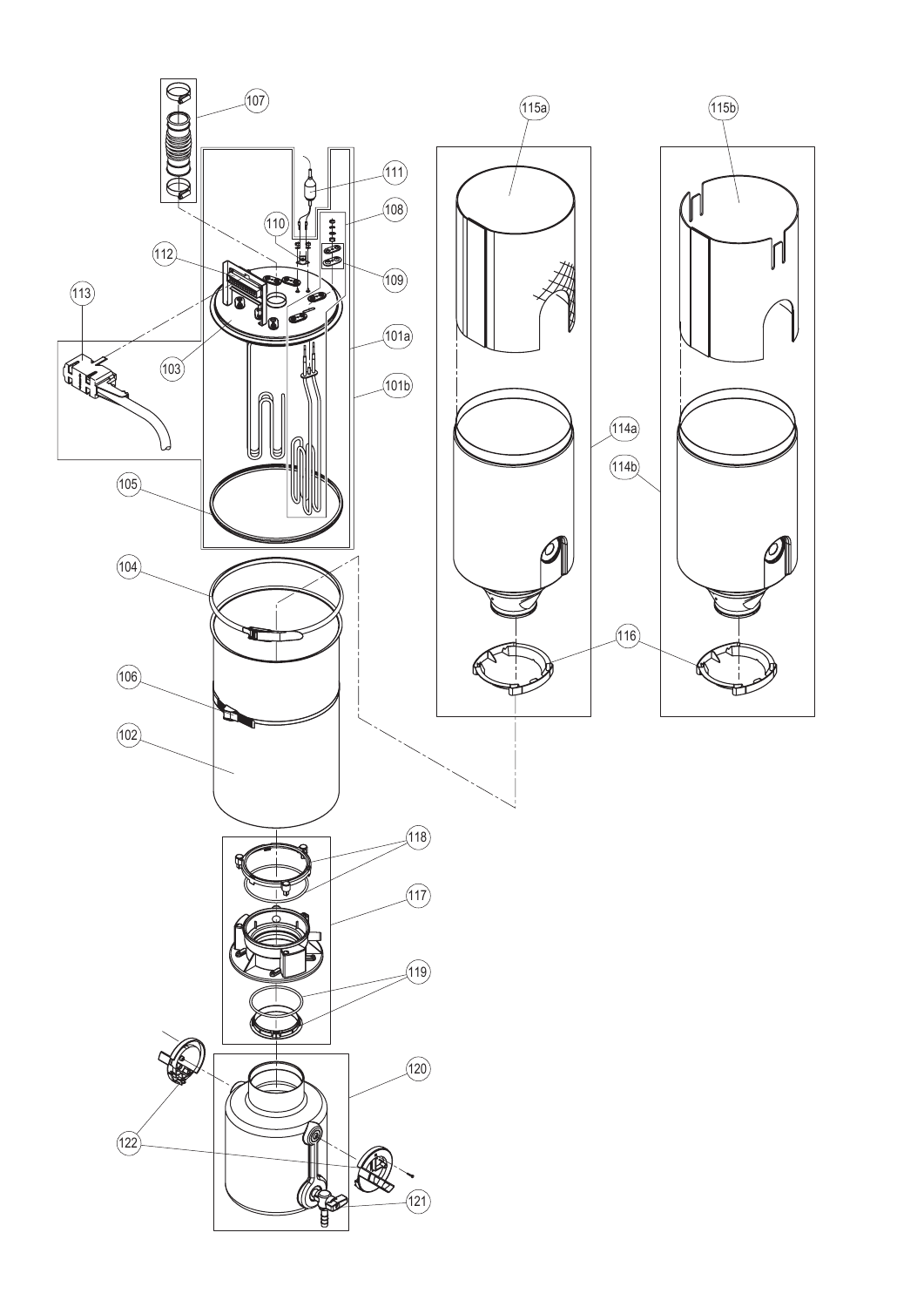